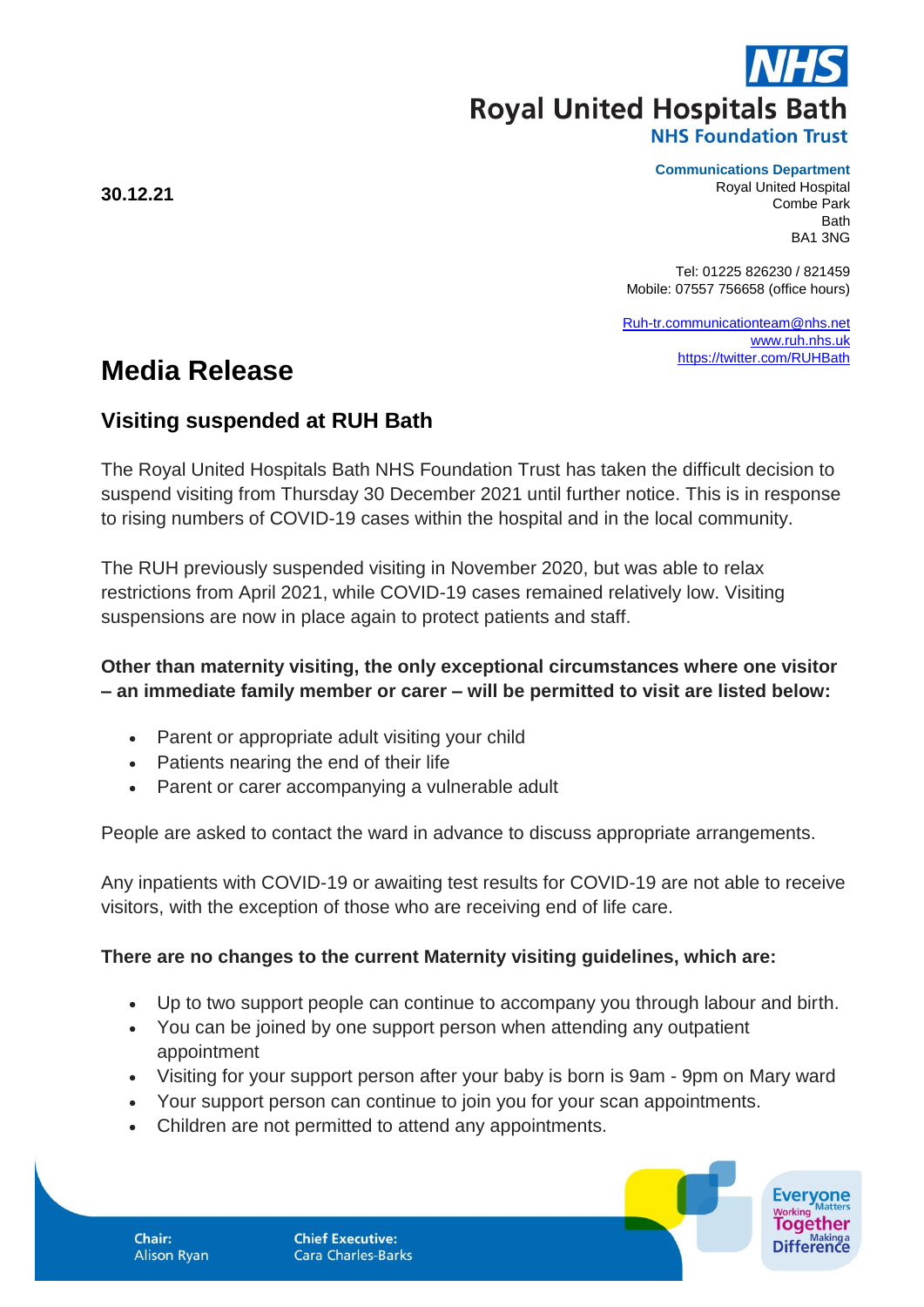A face covering must be worn and your support person must perform a lateral flow test before attending any appointment. If the result is positive they must not attend and follow current Government guidance. Proof of a negative result will be requested when you attend.

### **For outpatient appointments or care in the Emergency Department:**

- Adult patients should attend on their own, unless they need a carer
- Children can be accompanied by one adult but please do not bring any siblings

During this time we ask and encourage visitors to use other methods of keeping in touch. Hospital wards have a mobile phone and an iPad with WhatsApp and Zoom to help keep patients in touch with loved ones through phone and video calls.

We have also introduced a brand new role of Family Liaison Facilitator to ensure that relatives are kept updated on their loved ones during their stay in hospital. They will provide an essential link between patients and their next of kin and provide a professional, compassionate and supportive service to patients, their families and carers.

Plus we have a dedicated 'Keeping in Touch' service which can pass on a message to your loved one in hospital. Just email [ruh-tr.keepingintouch@nhs.net](mailto:ruh-tr.keepingintouch@nhs.net) or call 01225 826984 to tell us what your message is.

Chief Nurse Toni Lynch said: "Suspending visiting isn't a decision we take lightly. We know this is difficult for our patients and their loved ones.

"However, as the Omicron variant spreads, we have had to take this step in order to keep our patients and staff safe. That's always our top priority.

"We are absolutely committed to helping our patients to stay in touch with their friends and family in other ways. Patients are encouraged to use phone calls and video calls, and our staff will help with this wherever possible. Please do talk to our ward teams about this.

"We will keep these visiting restrictions under regular review and will make sure we publicise any future changes as and when they are made. Thank you for your understanding."

For more information about visiting the RUH, please see <https://bit.ly/2QQ7JlA> **Ends**

**Chair: Alison Ryan**  **Chief Executive: Cara Charles-Barks** 



…

…